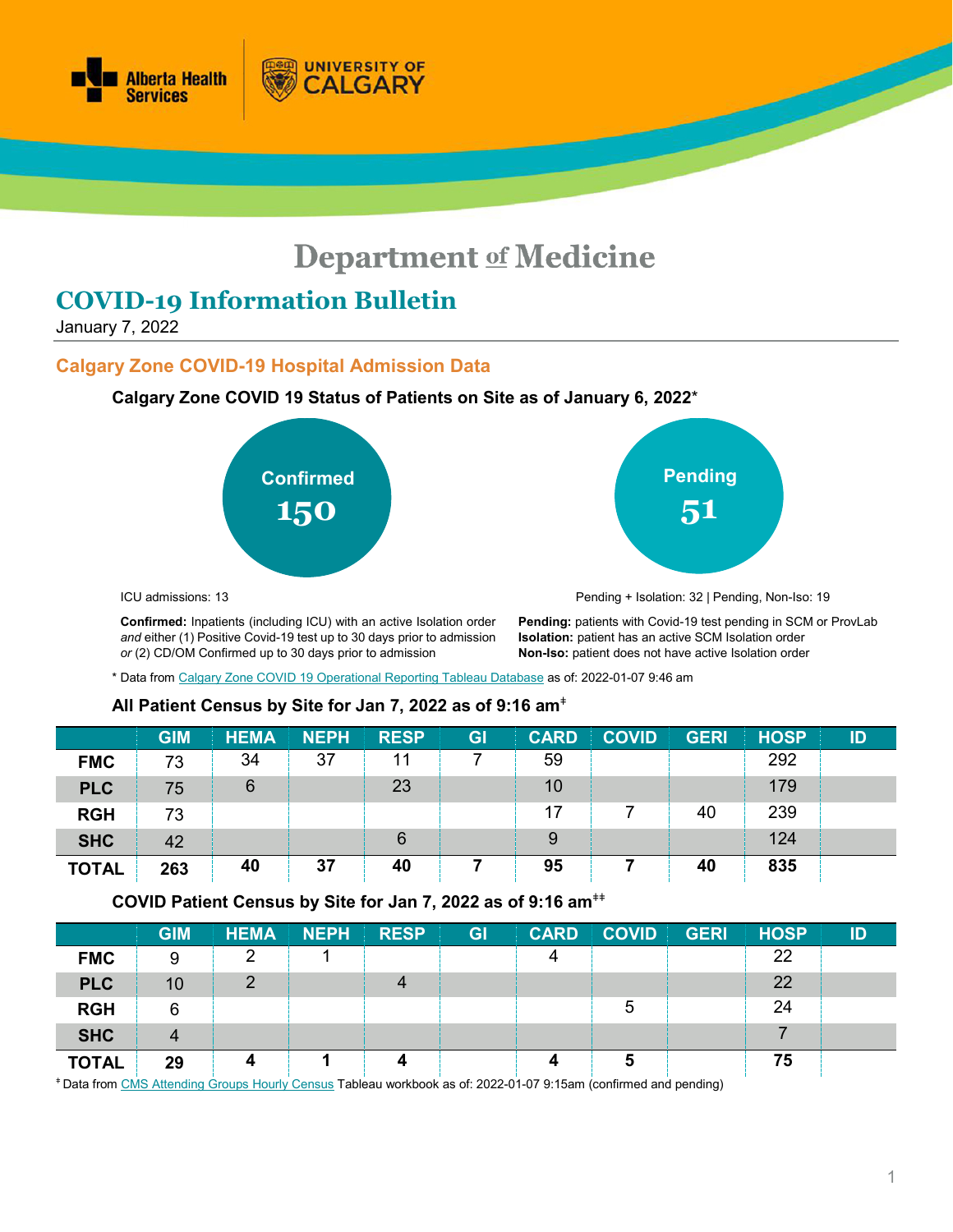## **COVID-19 Outbreaks**

#### **Zone Outbreak Summary for January 7, 2021**

- Acute Care: 5 (including 1 rural site)
- Continuing Care: 43
- Shelters: 1
- Correctional: 1

#### **FMC**

• Units on outbreak: 2 (unit 62; unit 72)

**PLC**

• Units on outbreak: 1 (unit 43)

**RGH**

• Units on outbreak: 1 (unit 72)

**SHC**

• Units on outbreak: 2 (unit 56 B/C; unit 76)

**ACH**

• Units on outbreak: 0

# **COVID-19 Vaccination Update**

Every Albertan ages 5+ is currently eligible for first and second doses of vaccination. People 18+ can get their third dose 5 months after their second dose. For more information on vaccines and vaccination: [COVID-19 Vaccine Program](https://www.alberta.ca/covid19-vaccine.aspx?utm_source=bing&utm_medium=cpc&utm_campaign=Vaccines%20Campaign%20-%20Search&utm_term=alberta%20vaccine&utm_content=General) | [Health Professional Immunization Information](https://insite.albertahealthservices.ca/tools/Page25471.aspx)

As of Jan 5: 85.4% of Albertans 12+ are fully vaccinated; 37.7% of Albertans 5-11 have at least 1 dose

# **Updated PPE requirements including use of N95 Marks**

Please see the recent AHS, Covenant Health, and major health care unions updated joint statement on PPE use (Dec 23, 2021): <https://www.albertahealthservices.ca/news/releases/2021/Page16331.aspx>

Omicron variant of concern – [updated PPE recommendations](https://www.departmentofmedicine.com/meoc/covid-omicron-voc-updated-ppe-recomendations.pdf) (Dec 24, 2021) Omicron variant of concern – [Updated PPE recommendations](https://www.departmentofmedicine.com/meoc/covid-omicron-ppe-recommendations.pdf) (Dec 22, 2021) **UPDATED:** [PPE FAQ](https://www.albertahealthservices.ca/assets/info/ppih/if-ppih-covid-19-breakroom-checklist.pdf) (January 6, 2022)

# **N95 Fit Testing**

Remember to update your N95 Fit Testing if you have not done so since the start of the pandemic (Fit testing needs to be done every 2 years). Information on scheduling Fit Testing can be found at:

[https://insite.albertahealthservices.ca/Main/assets/hr/tms-hr-calgary-zone-n95-fit-testing](https://insite.albertahealthservices.ca/Main/assets/hr/tms-hr-calgary-zone-n95-fit-testing-sessions-2022.pdf)[sessions-2022.pdf](https://insite.albertahealthservices.ca/Main/assets/hr/tms-hr-calgary-zone-n95-fit-testing-sessions-2022.pdf)